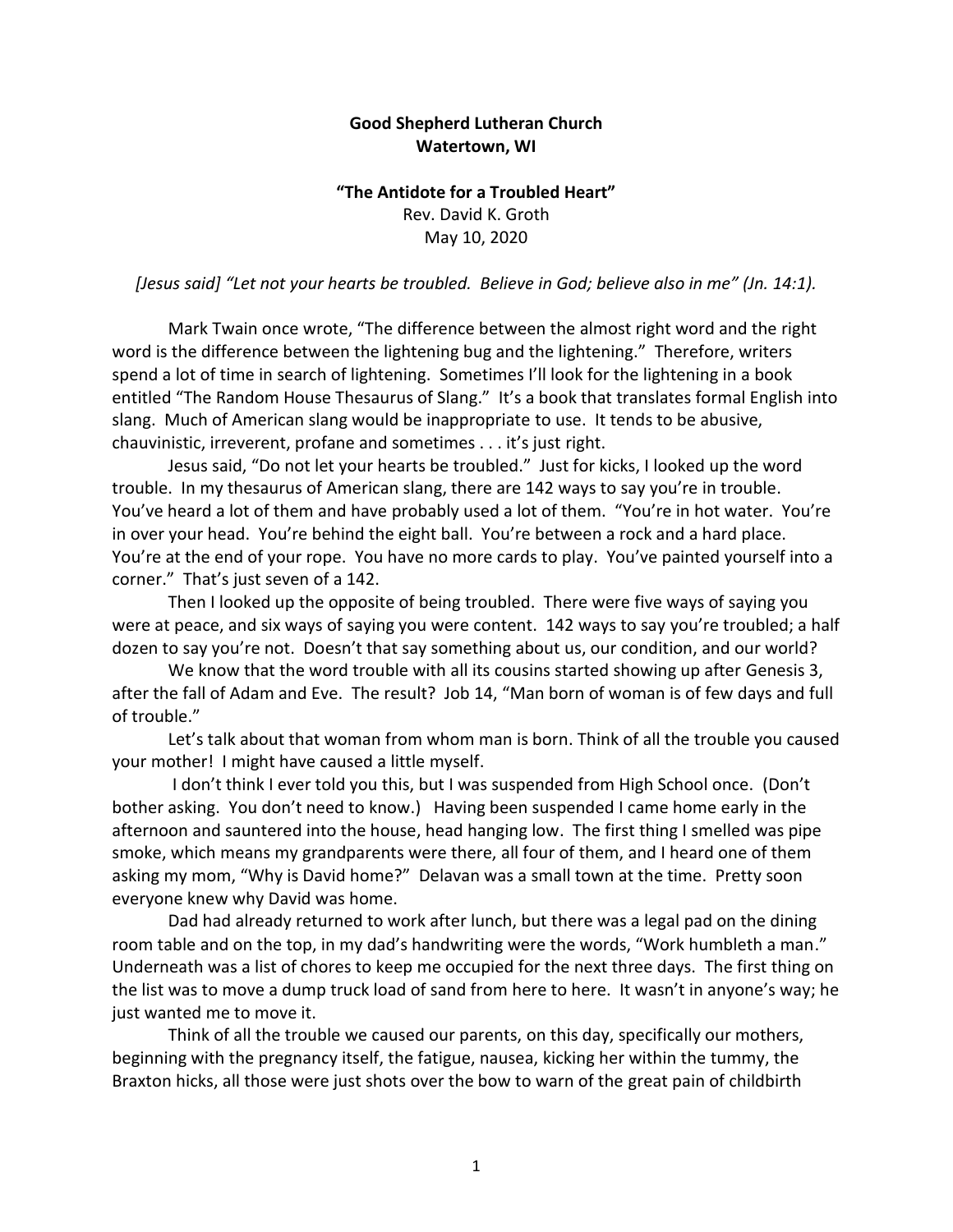which also started in Genesis 3. But the trouble we caused our mothers didn't stop there. Oh no we were just warming up.

I'm wondering what trouble you caused your mother. I do hope you have opportunity to thank her today, or at least to thank God for her, and the opportunity to pray King David's prayer with me, "Remember not the sins of my youth, O Lord, but according to your mercy remember me" (Ps. 25:7).

Each of us introduces all kinds of trouble to ourselves and to the world around us. We make poor and impulsive decisions with troubling consequences. We are self-centered creatures by and large, which causes a lot of trouble. We also tend to worry a lot about the future, which has a way of stirring up troubled hearts. A general rule of thumb-if we don't have all the information, we tend to assume the worst. If we don't have all the information, our hearts become deeply troubled. And who of us has all the information?

In our text, that's where the disciples are. In the previous chapter Jesus, on that Holy Thursday, was preparing them for his suffering and death the next day. He's stirring up all kinds of questions in his disciples. They don't understand. They don't have all the information. And Peter feels like he's in hot water because Jesus just told him he will deny him three times. Judas is becoming unglued, for Jesus said the one who will betray him is the one to whom he gives this piece of bread, which Jesus then dipped into the olive oil and gave it right to Judas. The others are also troubled; if Jesus leaves them, what will they have, where will they go, what will they do? If Jesus is executed, can his disciples expect any better? Their hearts are troubled. They're in over their heads. They're all in a stew, or maybe it's a jam that they're in, or it could be a pickle. Whatever it is it's a fine mess they're in.

What about you? I'm wondering what troubles your heart this day. Many of you have been furloughed or have lost your jobs altogether. Some of you don't know how you're going to pay next month's rent. A few of you know you have trouble with an addiction. A number of you have bodies that suddenly seem to be falling apart at the seams. Some of you have spouses that seem distracted and disengaged, kids that seem to be looking for trouble, or houses that you cannot take care of anymore.

Young people, what is it that troubles your hearts? Your body size and shape, or what others are saying about you on social media . . . or aren't saying? Or the impression that everyone else is already totally engaged in the world while you're still holed up at home?

142 ways of saying you're troubled, which must mean there's a whole lot of it going around. So much trouble.

When your hearts are troubled there are some things you shouldn't do. Ps. 146, "Do not put your trust in princes, in mortal men, who cannot save. When they die, that very day their plans come to nothing." Who are the princes today in whom you might be tempted to trust a little too much? I've said it before, but don't look to scientists to be your savior. For all our advances in technology, the death rate is still pretty much 100%! Besides, scientists have enough trouble of their own; they don't need or want yours. But our God invites your trouble. Psalm 50, "Call on me in the day of trouble, and I will deliver you, and you will honor me" (v. 15). It sounds so easy, but we have a hard time even calling on him. Instead we ruminate in the middle of the night, trying to solve the problem ourselves, as if he didn't exist . . . or doesn't care. For people who confess we are saved by grace, sometimes we sure work at it as if it all depended on us.